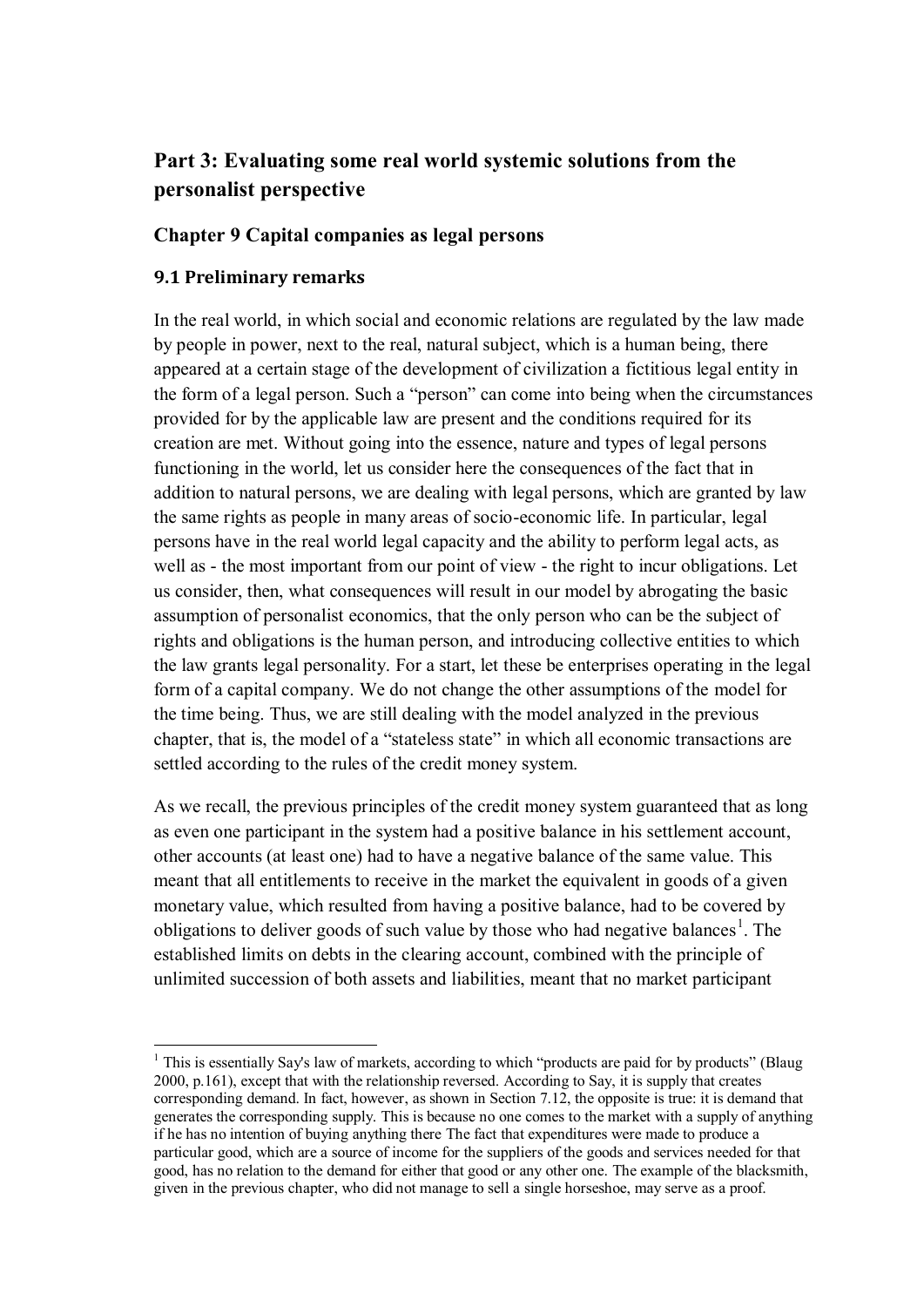could suffer a loss as a result of imprudent or fraudulent behavior by other market participants<sup>2</sup>.

The second effect of the principle that only individuals have the right to incur debt in the clearing account has hitherto been that the beginning of the next production cycle in any enterprise was possible in the model only if the income from the sale of goods from the previous cycle was at least sufficient to cover the costs of producing goods in the next cycle. Otherwise, the enterprise's account would have to run out of funds to finance the costs of further production. Thus, if the entrepreneur wanted to continue his business in such a case, he had three possibilities to choose from:

- to cease production and wait until he had "cashed in" his inventory and then resume production,

- to subsidize his company from his personal account and continue production,

- to subsidize his business from his personal account and switch to the production of something else.

This applied both to individual ownership of the company and to any form of group ownership. It should be added here, however, that the endowment (recapitalization) of the company by the owner(s) was only possible in the model if he or she had sufficient funds in his or her personal account, including the unused debt limit in that account. Otherwise, no endowment was possible.

Thanks to such a principle of operation of the model, no outsider can suffer losses due to an unsuccessful investment of the entrepreneur. But also the business owner himself in such a case is not in the worst situation, because at the moment of depletion of funds on his company's account he still has all the company's assets, including unsold products.

It can be seen, therefore, that in a model world in which only people may be debtors there is no problem with reciprocity, as this is guaranteed by the settlement system and debt limits applied. In the worst case scenario, when someone evades such obligations, he loses the opportunity to make purchases, i.e. ceases to be a market participant, and when he does not manage to settle his obligations during his lifetime, the legal system transfers them to his heirs. Therefore, when someone fails to sell his goods or services, in order to compensate for the negative balance in his account, he must either change his offer or give up using the market and switch to a second way of acquiring goods, i.e., self-sufficiency.

<sup>&</sup>lt;sup>2</sup> We are, of course, talking about the effects of buying and selling goods that are settled according to the rules of the system. The credit money system prevents the theft of money, but it cannot prevent the theft or extortion of goods. The latter can only be prosecuted ex post on the basis of other legal titles.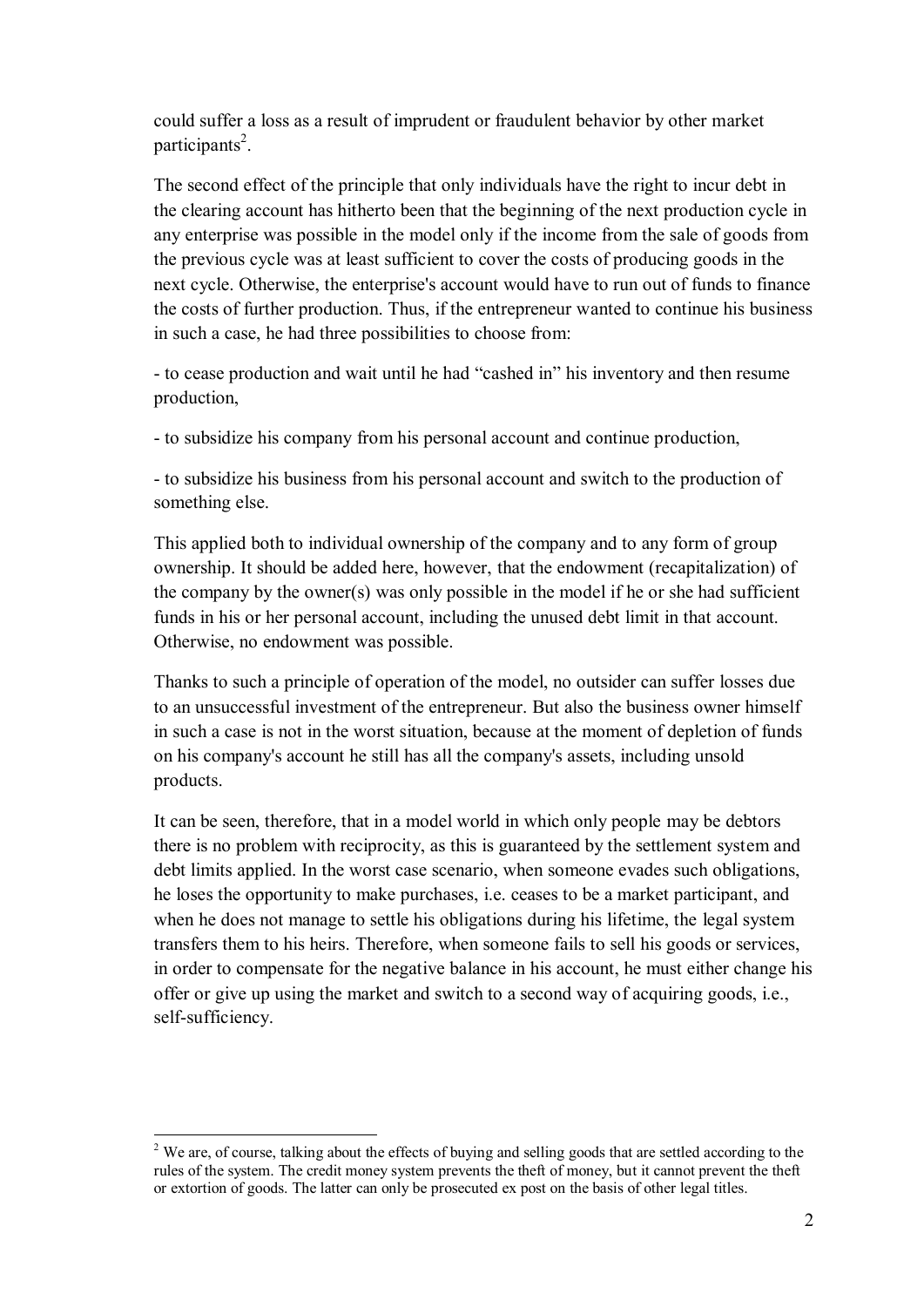# **9.2 The essence and purpose of corporations and the consequences of their existence**

The introduced modification of the model does not change anything in the very essence of the enterprise. It is still just an appropriately organized set of assets separated from the owners' property appearing under some firm, and intended for conducting business activity. It is worth adding that such or similar definition can be found in every real contemporary economy. Therefore, the conclusions we will come to here will also apply to any enterprise functioning in the real world.

According to the above definition, every enterprise belongs to the world of goods and is a tool, only that after modification of our model, its formal owner, similarly as in any real national economy, can now be both a natural person and a legal person. The difference between the two formal owners is only that a natural person, as the actual owner, has consciousness and will and thus has the ability to make decisions, whereas a corporation has neither of these human qualities. As a fictitious legal entity, a corporation can only act through people. Thus, if anywhere there is a statement that a company or partnership does this or that, it only means that under the name of the corporation there is a person or a group of people making decisions on behalf of those who created the corporation and provided it with the capital necessary to act. It is the founders of the corporation who are the real owners of everything that belongs to the corporation, so they are also the owners of the enterprise formally managed by the authorities of the corporation.

When establishing a capital company, the founders take up shares in it in proportion to the value of cash and in-kind contributions made to the capital of such company. In this way the company's initial capital is created, which constitutes the source of financing of its assets. In a formal sense it is a source connected with the company, but in reality this capital is derived from the shareholders' income.

By gaining legal personality, the company also gains the right to incur liabilities. Under the original principles of the model, when there were no funds on the account of the company, its owner - individual or collective - had to either stop its activity or capitalize the company by transferring additional funds from the personal account(s) to the account of the company. Once legal persons with all their powers are included in the model, this need no longer exists, since a company - just like an individual - can incur obligations on its account within the limits granted<sup>3</sup>. In this respect, the company becomes independent of its shareholders. Moreover, the shareholders lose direct influence on the current activities of the company and related decisions, and these competences are taken over by the board of directors - a collective body appointed either directly by the shareholders or, more often, by another collective body such as the supervisory board appointed by the shareholders through voting at the general meeting. The only way to influence the company's management is to vote on resolutions adopted

<sup>&</sup>lt;sup>3</sup> The amount of such indebtedness in the case of a company could, for example, depend on the value of its equity or assets.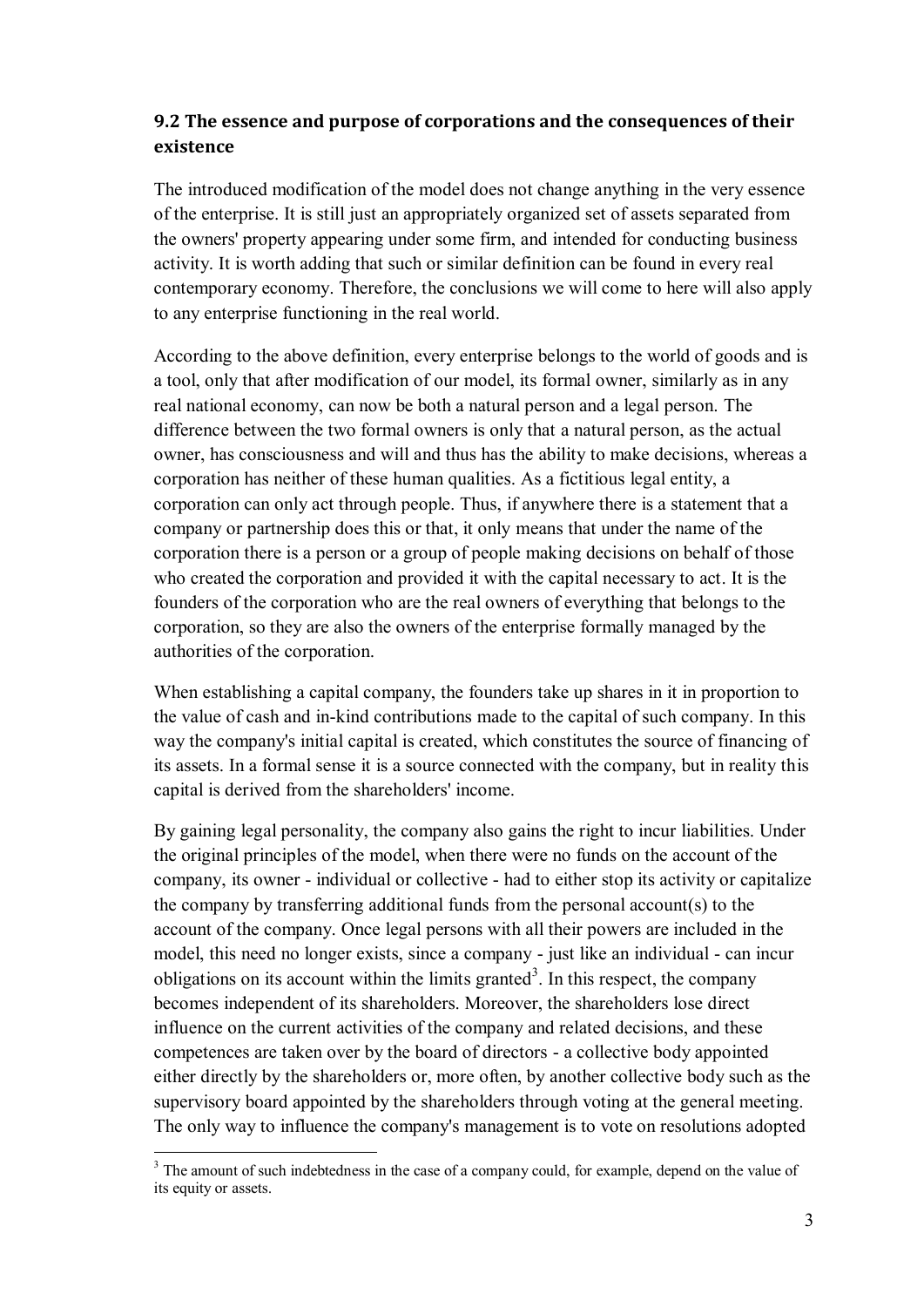at the general meeting, but the strength of this influence also depends on the number of votes held on account of the contributed capital. This has multiple consequences, which will be discussed later in this work.

The introduction to our model of capital companies as business entities running their enterprises results in a certain number of fictitious persons appearing next to the real existing natural persons, and each of these so-called persons appears on the market both as a buyer and a seller. As purchasers, enterprises belonging to capital companies buy goods and services, including services of employees, needed for production of commodities or for rendering services. As sellers, enterprises offer their own goods and services on the market.

The modification does not, of course, change the rules of settlement of concluded transactions. As before, when the transaction is completed, the amount established in the contract is debited to the account of the buyer and credited to the account of the seller so that the sum of positive balances on all accounts should be equal to the sum of negative balances. Therefore, it seems that despite the modification of the model, there is still no threat to reciprocity.

This would be the case if it were not for the fact that, unlike natural persons, companies have no heirs. The main reason why legal person was introduced into the real economy was precisely to limit the liability of shareholders for the debts of their company to the amount of the contributed capital. This applies to limited liability companies as well as joint stock companies and their various hybrids. By providing for unlimited participation in profits and limiting participation in losses, the intention was to encourage owners of savings to convert them into capital necessary for increasing the scale of economic activity. Thanks to this legal construction, when such a "person" goes into liquidation, only the assets it has left can be used to settle its debts, on the obvious condition that these assets are sold in their entirety and that the proceeds from the sale are sufficient to offset its debts. And this is where the real danger of breaking the fundamental principle of reciprocity of market exchange arises.

To demonstrate this, let's assume that a number of companies operating in a model economy do not achieve sales revenue at a level that ensures financing of the next production cycle. Nevertheless, their boards of directors, formally independent of shareholders in matters of day-to-day management, do not stop production, but finance further expenditures from debits on company accounts, counting on an imminent increase in demand. Let us further assume that, contrary to expectations, the situation does not improve and it comes to the point where the debit balance on the accounts of each of these companies reaches an acceptable limit, which can no longer be exceeded, and the shareholders do not want to recapitalize them. As a result, these companies must be liquidated.

Each company obviously has some tangible assets financed partly by equity and partly by the only type of liability in our model, which is the debit on the account. This debit, let's recall, can only be compensated by income from the sale of goods or services.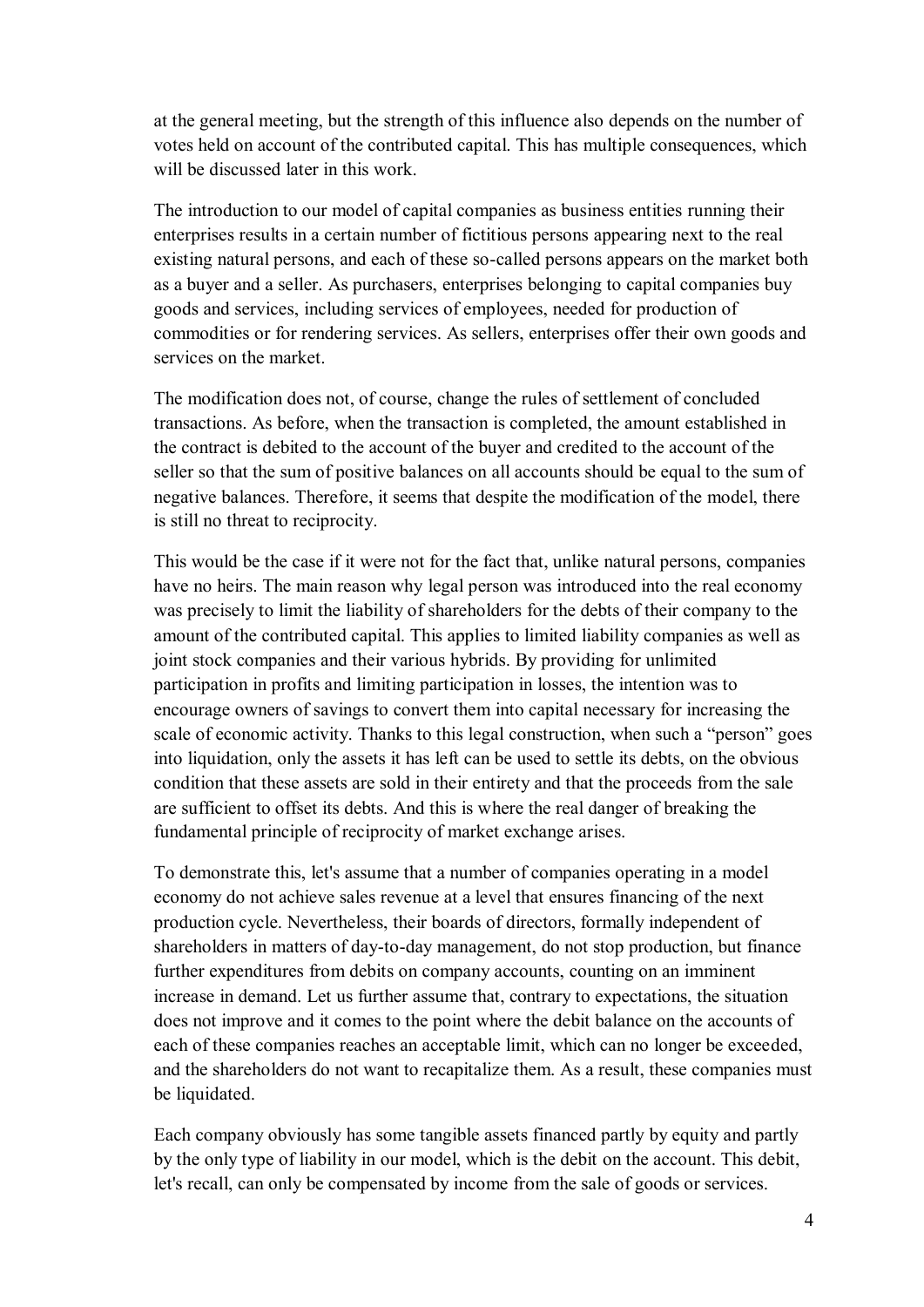Assuming further that there is no legal basis for proving to management boards that they are acting to the detriment of companies, their liquidation will only result in their formal deletion from the relevant corporate register, i.e. the disappearance of these "persons" from the market.

However, before this happens, the liquidator must sell the tangible assets of the liquidated companies, i.e. fixed assets, stocks of goods overdue in the warehouses of the liquidated companies, stocks of raw materials and production in progress. If these assets can be sold for a total amount not less than the value of the negative balance on the accounts of these companies (let us remind that this is the only type of liabilities in our model) plus liquidation costs, then the debit on the accounts will disappear and there will be no problem. Worse, if the proceeds from the liquidation sale are not enough to offset the existing debits. In that case, the outstanding debit amounts will remain in the system forever, but will only exist as a positive net balance of all existing settlement accounts together. The negative balances of the liquidated companies must disappear with them when they are deleted from the register and their accounts are closed. As a consequence, a number of anonymous entities will remain on the "other side" of the model economic system, which have receivables (positive balances on their accounts) entitling them to receive market goods, but there are no entities to deliver them. The sum of these claims therefore represents the value of "empty" claims.

The fact that there is such a positive net balance of all accounts in our credit money system, i.e. these "empty" claims, need not be noticed and may not even influence the economic processes in this model economy in the short run. As explained in section 7.12, it is not the financial situation of individuals that determines the demand for individual goods and services, but there is an inverse dependence: the timing and amount of an individual's spending, i.e., his or her demand, is determined solely by when the need for particular goods arises. Then, and only then, are expenditures made that lead to changes in the financial situation of the person concerned. From this point of view, it is therefore irrelevant that a number of individuals have positive balances on their accounts for which there is no debit balance in the system.

The negative effects of such "empty" claims could only materialize if all participants in our model market who have debit balances settled their obligations by supplying the market with a sufficient amount of their own products, and after reaching zero balance on their accounts withdrew from the market, moving to self-sufficiency. It would then turn out that there are still a number of people with positive balances in their accounts, but "on the other side" there are no people obliged to deliver the products they needed. These are the ones who became "orphans" after the liquidated companies. Their savings, which are positive balances, would turn out to be worth nothing, because they cannot be exchanged for goods.

Such empty claims, of course, do not arise "from nothing". The perpetrators of such claims are the shareholders of each of the liquidated companies, after which the liabilities were unpaid. Regardless of how much influence they had on the decisions that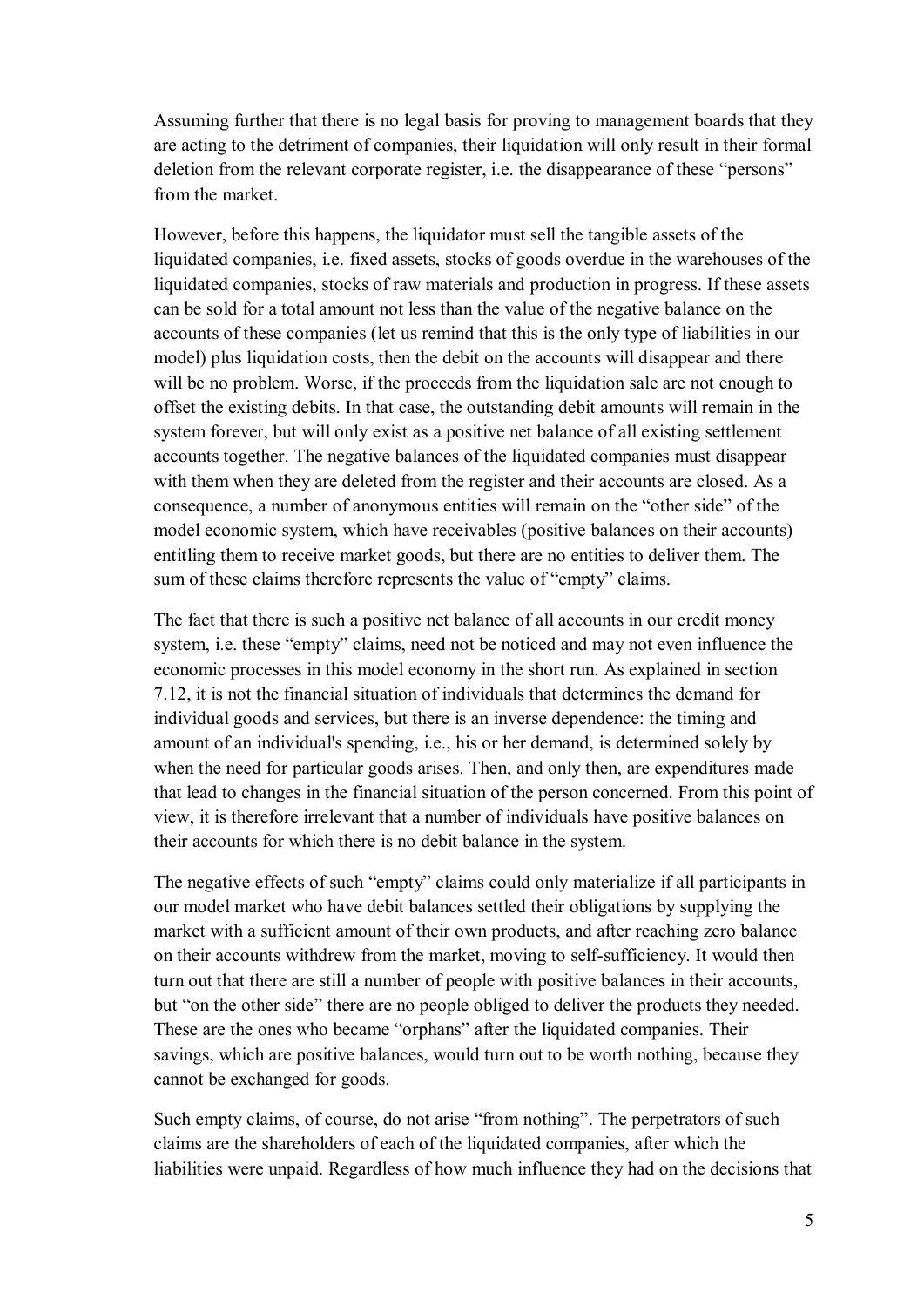led to the liquidation of the companies they set up, they received an undue benefit inscribed indirectly in the construction of that legal entity. This undue advantage is the fact that shareholders are not burdened with losses exceeding the value of the company's assets. In such a case, however, these losses are borne by those who have not contributed in any way to the situation, and are not aware of the existence of such a threat and cannot protect themselves from it in any way. Such a solution is therefore intrinsically immoral, even if its consequences are not immediately visible.

Exactly the same effect is brought about by the liquidation of bankrupt capital companies in every real economy in which classical money in any form is used. If the proceeds from the sale of the assets of such a company are not enough to pay off all of its liabilities and these cannot be settled through the assets of the shareholders or other responsible persons, the creditors of such a company suffer losses for which they are not responsible. The only difference is that in the real world we are dealing with specific creditors known by name whose claims have not been satisfied, and not - as in the model - with the claims of anonymous creditors who cannot be identified by name.

The only way to counteract such situations in real economic life is to strictly adhere to the principle that a company that is no longer able to pay its liabilities is immediately declared bankrupt. Otherwise, there is a growing risk that the assets of such a company will not be sufficient to satisfy the legitimate claims of its creditors. Unfortunately, practice shows that this principle is not always respected. As a result, there is an increasing number of cases where the claims of creditors of liquidated companies remain unsatisfied.

## **9.3 Sources, manifestations and effects of pathology in capital companies**

The reasons for state of affairs described above lie both in the pathological behavior of some people in real economic life and in the existing systemic solutions. Pathological are cases of people setting up companies with a premeditated intention of defrauding creditors. Systemic causes, on the other hand, include actions resulting from the socalled "too big to fail" doctrine. In the first case, creditors have no chance of recovering their claims at all, because such a company has no assets, so sometimes the court cannot even declare it bankrupt. In the second case, the condition for recovering a certain part of receivables from a company that has fallen into a debt spiral is usually agreeing to an arrangement that provides for remission of the rest or conversion of receivables into shares.

Conducting business activities in the legal form of capital companies has yet another pathological effect in real economic life. One of them is the creation of businesspolitical links through the fact that politicians are hired in private companies as members of supervisory boards or advisors or "directors for different matters", which are created only so that there is a formal basis for the payment of high salaries. Delegating such functions to politicians of various levels in companies with a dominant or exclusive shareholding of the state or local governments might be at least considered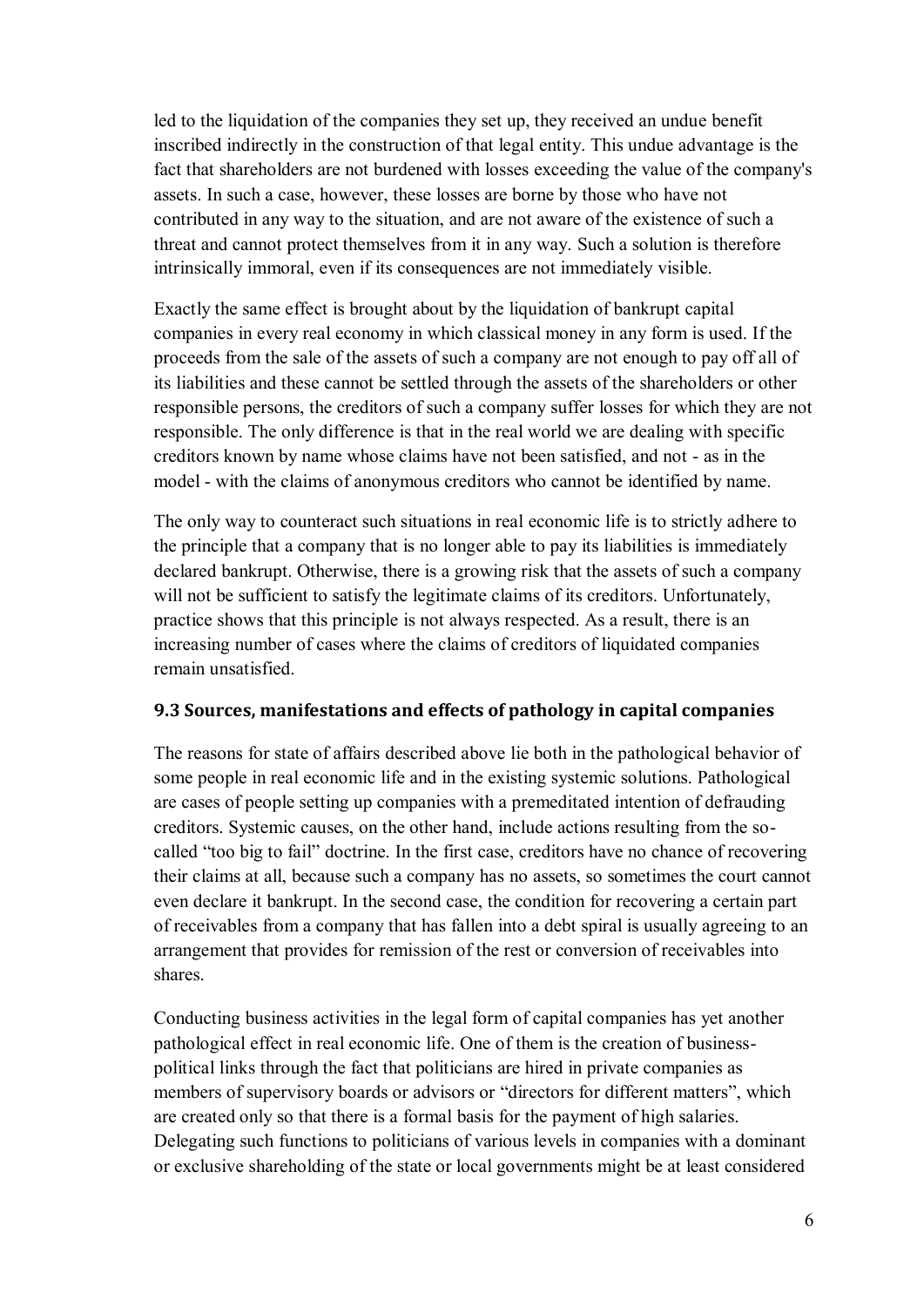a way of exercising ownership control, although the number of such functions and the fact that the persons holding them are replaced after each election by a different political option unambiguously indicates that these are party sinecures. On the other hand, employing politicians in such a capacity in private companies can hardly be considered anything other than a way for the main shareholders to secure the so-called "goodwill" and favor of those in power<sup>4</sup>. In today's world it is difficult to find areas of economic life that are not dependent on decisions of public officials.

There is also little in common with normalcy in the real world in the fact that the salaries of CEOs and board members of large corporations are sometimes 500-1000 times greater than the salaries of ordinary employees of such companies, and there are some record holders who exceed these multiples<sup>5</sup>. Such differences can be justified neither by differences in competence nor by differences in responsibility, which are borne by managers of large corporations in the sphere of industry, services or finance.

One can boldly bet diamonds against nuts that such disproportions did not exist even during the formation of the capitalist system, which leftist ideologists consider the darkest period in the history of the market economy. Such disproportions became possible only when the law created under the influence of the etatist ideology began to eliminate market mechanisms. Their place has been taken by regulations that increasingly restrict the freedom of economic activity and the freedom to conclude contracts, while fostering the growth of large corporations and the creation of pathological systems described in the previous paragraph. Such processes take place under the slogan of correcting the alleged market imperfections.

It is worth reminding in this context that when a company is managed by its owner, his income is the net profit. This profit is the residual amount from the deduction from the sales revenues of products by the costs of their manufacture or acquisition and by the costs of selling those products. It is, as shown in Section 7.9, the owner's compensation for his successful actions as a salesperson. If these actions are not effective, there is no profit, so the owner does not earn income from them. For this principle, it does not matter whether the owner of the business is one person or there are more owners (partners).

It looks completely different in any real capital company. There, salaries paid to management board members are the same element of costs as salaries paid to employees. And just like other remunerations, the salaries of members of the management and supervisory boards of companies are paid on an ongoing basis, irrespective of sales results. As a cost item, these remunerations - ceteris paribus –

<sup>&</sup>lt;sup>4</sup> The best proof of this is the composition of the supervisory board and the corps of directors of the various divisions of, for example, Nordstream 2, which is currently the most talked about company. It is easy to find hundreds of such examples in every country among the largest private corporations listed on stock exchanges.

 $<sup>5</sup>$  For example, in the U.S. in 2017, the spread between CEO pay and median employee pay was as high as</sup> 5,800:1 Source: https://www.nytimes.com/interactive/2018/05/25/business/ceo-pay-2017.html accessed July 19, 2018. It is no different in other countries, Poland not excluded.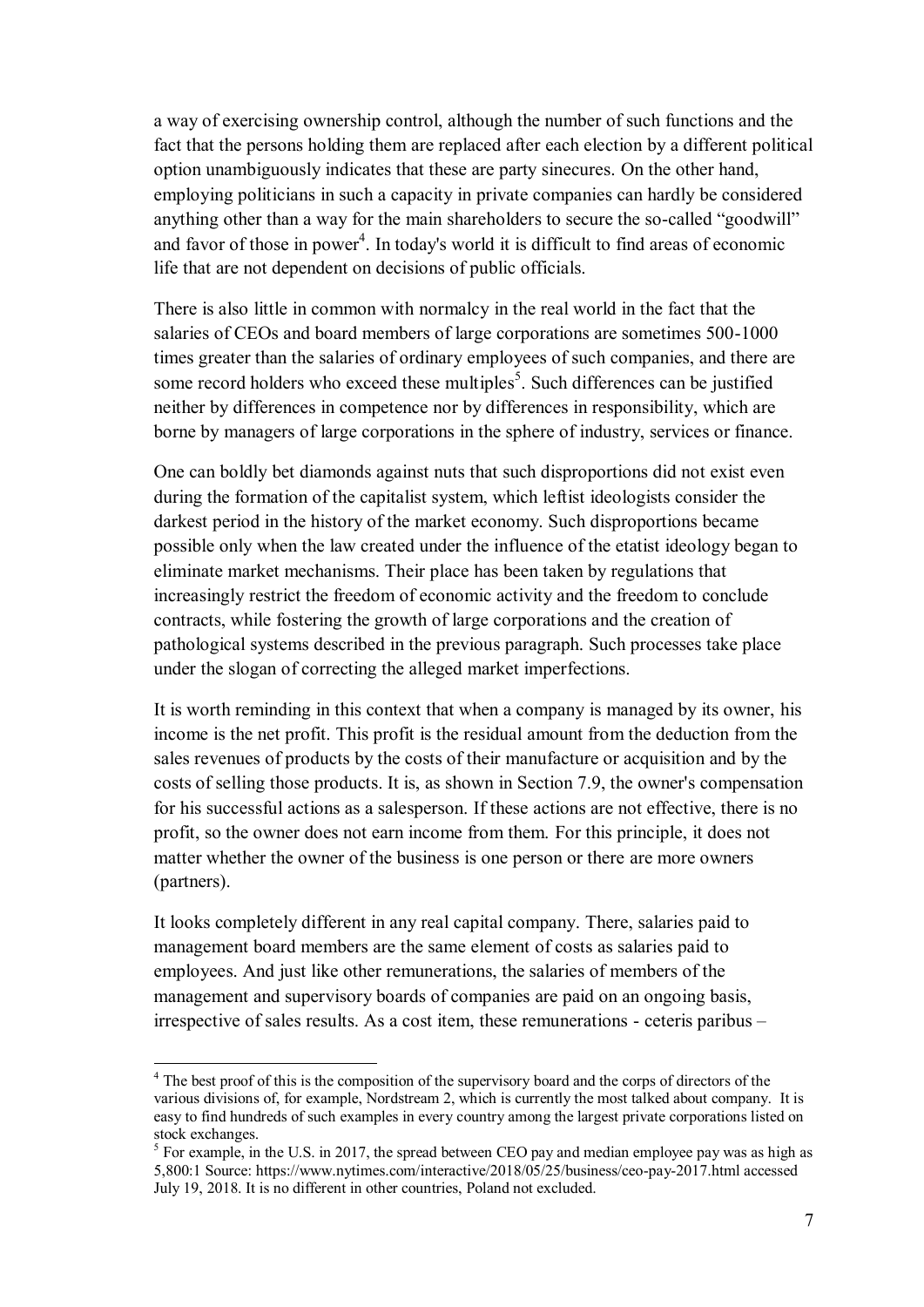reduce a net profit, which means that the members of the management bodies thus take a share of the profits that would otherwise be distributed to all shareholders. And given that the members of a corporation's board of directors and its supervisory board are the main shareholders, these individuals derive much more benefit from the co-ownership than the other shareholders, even if one takes into account the fact that they are more involved in the day-to-day management of such a corporation $6$ .

In extreme cases, when remuneration of the management board is set at a high enough level, and when intangible costs such as fees for brand rights, licenses and patents are managed appropriately, it may turn out that the company does not make a profit at all, or even makes a loss. In that case, of course, ordinary shareholders receive no income at all. To see that such practices are not isolated, it is enough to take a close look at the financial statements of companies that are preparing for their IPO and compare them with what they show in later reports.

To the sphere of pathology in the real world belongs also the creation of complicated and difficult to unravel connections within the so-called capital groups. Due to the fact that a capital company is a legal person possessing full legal capacity, each of such "persons" may establish - independently or together with natural persons or other companies - so-called subsidiary (daughter) companies. Subsidiary companies, in turn, may acquire and dispose of shares in other companies, ("grandchild companies"?), including shares in the parent company. As a result, peculiar arrangements are created, whereby a company formally dominant within a given capital group turns out to be controlled by its "daughter and grandchild companies". Using the right to acquire shares in other companies, each of such subsidiaries may purchase such a block of shares in its parent company, the acquisition of which does not require the consent of the Financial Supervision Authority. As a result, several such subordinated companies may in fact jointly hold a controlling block of shares in the formally dominant company, taking actual control over it. Thanks to such possibilities, the initiators of many capital groups, which are always concrete natural persons, by conducting complicated operations with financial market instruments connected with issuing subsequent series of shares and with ownership transformations of particular companies being a part of the capital group, are able to extort huge amounts of money both from unaware small market participants and from the financial institutions operating there, which are also corporations with legal personality. If we assume that these institutions are run by experts in management and financial markets, it is rather difficult to believe that they acted in good faith when participating in such financial operations.

That acting according to such a scenario is not an idle fancy is evidenced by a verifiable fact on any stock exchange where penny stocks are traded. It is enough to confront the history of quotations of such companies' shares from the day when their price was the highest until now with the official announcements made to the stock exchange and with

 $<sup>6</sup>$  It is obvious that members of the management board perform work for the company, while other</sup> shareholders do not. However, as already mentioned above, the amount of remuneration charged for this has nothing to do with the actual involvement in the process of managing the company.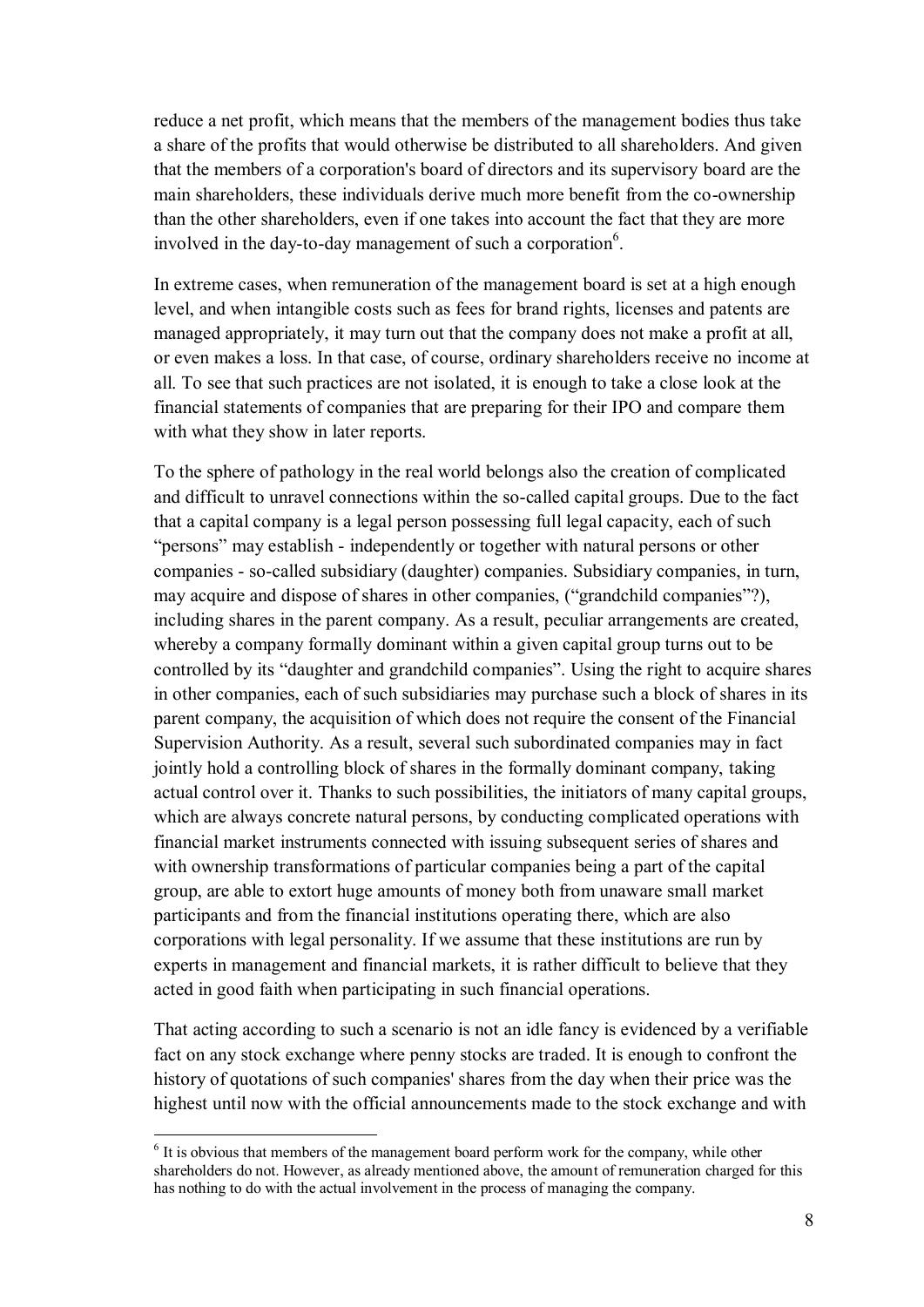periodical financial reports in order to find dates and ways by which the dominant shareholders took funds out of such companies to the detriment of the others. Let us add that in the great majority of such cases, these ways were legal or on the verge of legality.

Summing up, allowing the creation in the real world of any fictitious legal entity in the private sector, whose creators are not fully responsible for the consequences of their actions, stands in clear contradiction to and thus destroys the principle of reciprocity, which is the foundation of the operation of an economy based on market exchange. Violation of this principle means that a number of people have the legal possibility to derive undue benefits at the expense of others. The latter are usually completely unaware of this. It does not seem to be a particularly difficult task to prove that many pathologies in the activity of contemporary capital companies, as well as many fortunes that have been made in a relatively short period of time, have their source precisely in the possibilities created by the legal construction of these companies and the practice of their operation.

An important caveat should be added at the end of this thread. Well, the subject of consideration in this section - in keeping with its title - has been the sources, manifestations, and effects of pathology in capital companies. By focusing on pathology, I do not claim that all companies in the real world operate according to the mechanisms described here. However, my point is to highlight the fact that such opportunities exist and are used in many places around the world and to eliminate such systemic solutions that enable pathological activities. As long as the legal system creates such opportunities, there will always be someone who will take unfair advantage of them.

### **9.4 State and local government enterprises**

 $\overline{a}$ 

The case of capital companies and enterprises created by the state and local authorities is slightly different than that described in the previous section. In the case of any capital company from the private sector, at the beginning there is always at least one natural person who establishes such a company<sup>7</sup>. However, in the case of state-owned and municipal enterprises, even if the formal owner of the enterprise is a joint-stock company, a limited liability company, or a limited partnership, there is no individual as the founder. In the case of state-owned or municipal companies the founders are legal entities of the public sector, and the founding capital of such companies does not come from contributions made by private persons but from budget funds originating from public levies. Thus the founder of a fictitious legal person such as a state-owned enterprise or a joint stock company or a limited liability company is another fictitious legal person such as a municipality or the state. In this case, therefore, we are dealing

 $7$  There is a curiosity worth noting in this context. The word "company" implies the existence and cooperation of at least two persons. Thus, the very fact that a company can be legally established by one person is evidence of a particular kind of logic that lies at the heart of the reality created by statutory law.